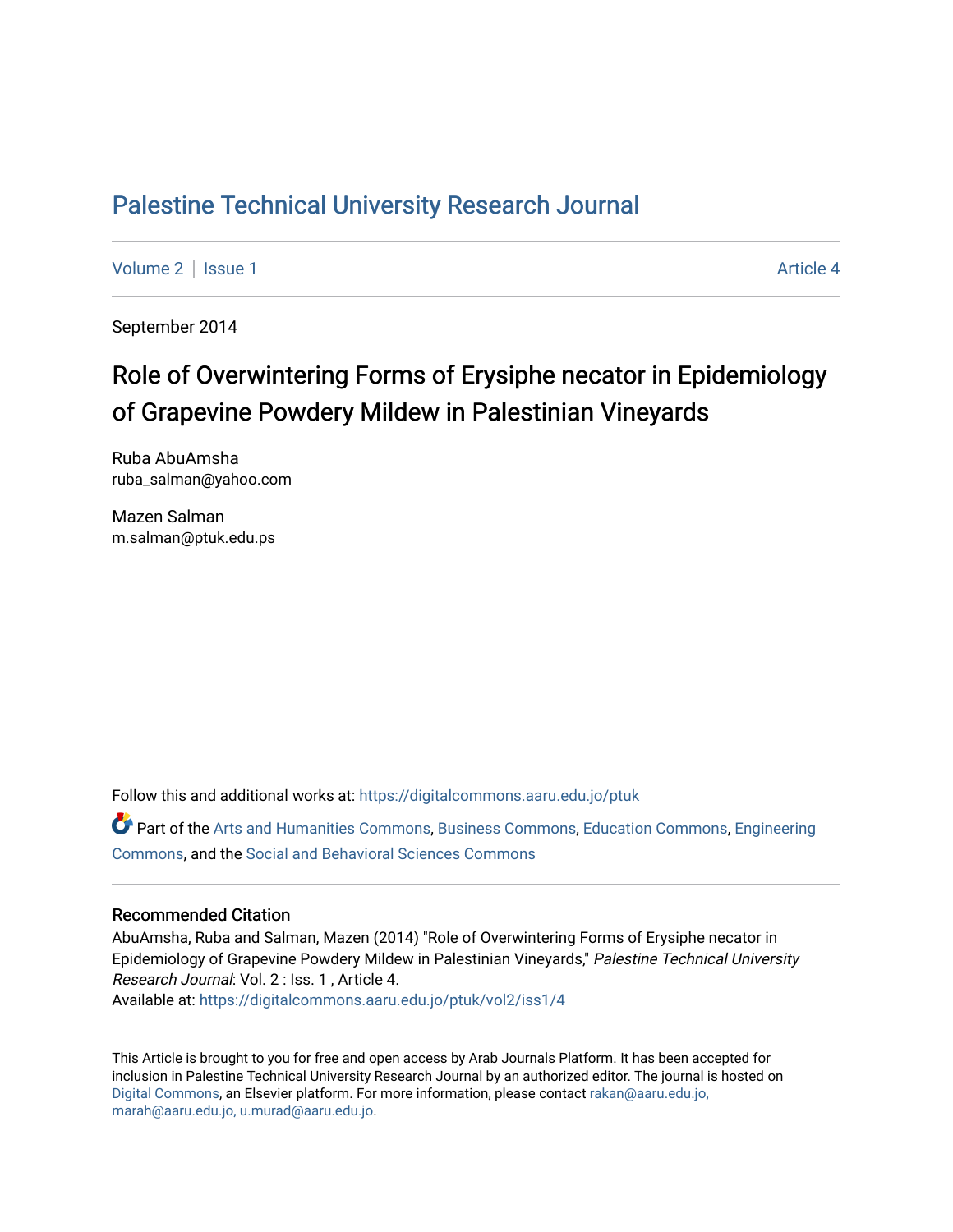

# **Role of Overwintering Forms of** *Erysiphe necator* **Epidemiology of Grapevine Powdery Mildew in Palestinian Vineyards**

Ruba Abuamsha<sup>1\*</sup>, Hajaj Hajjeh<sup>2</sup> and Mazen Salman<sup>2</sup>

1 National Agriculture Research Center (NARC), Qabatya, Jenin, West Bank, Palestine 2 Palestine, Technical University-Kadoorie (PTUK), Tulkarm, West Bank, Palestine.

\*ruba\_salman@yahoo.com

Received 1 January 2014, Accepted 6 February 2014, Published 11 February 2014

**Abstract:** The overwintering modes of *E. necator* were studied on Palestinian vineyards, through observations on the differentiation and maturation of cleistothecia and on the occurrence of flag-shoots (deriving from overwintering mycelium) in vineyards. Field surveys were carried out in 17 vineyards for the presence of Flag shoots and cleistothecia, both forms were not observed. Genetic structure and composition of *E. necator* populations were investigated by application of already available SCAR (Sequence Characterized Amplified Region) primers specific for the "flag-shoot" and "ascospore" biotypes. These primers were used to evaluate the dynamics of the spatial and temporal distribution of the two biotypes, into fungal populations present in 8 vineyards, with different cultivars and spray histories, in various Palestinian districts (Hebron, Bethlehem, Jerusalem, Ramallah, Jericho, Nablus, Jenin, Tulkarm). 397 samples were analyzed by the uses of the primer pairs UnE-UnF in PCR reactions. All samples were found to be of the ascospore biotypes. This finding shows that the "flag shoot" biotype, appears soon after bud breaking and disappears later, while the "ascospore" biotype is more frequently associated to later infections and bunches damages. Such information would be helpful to understand the reasons underlying possible temporal evolution of the pathogen's populations in vineyards, and can have important implications for powdery mildew rationale control strategies.

## *Keywords***:** PCR, Powdery Mildew, Identification, Palestine

## **Introduction**

Grapevine is the second important fruit crop in Palestine after olive, covering about 11 thousand hectares. It is grown in many climatic regions in Palestine, but the majority of commercial vineyards are distributed in the southern part of the West Bank. This is mainly due to the more favorable climatic conditions of this region as well as to the traditional experience of the farmers. Hebron and Bethlehem are the main grapevine-growing areas where grapevine covers more than 75% of the grapevine total area. According to FAOSTAT, the average production of grapes in the last ten years in Palestine was 49435 thousand tons (FAOSTAT 2013).

Powdery mildew, caused by the ascomycete *Erysiphe necator* Schw., is one of most severe diseases of grapevine in the region, and growers are forced to a very intensive usage of fungicides for its control, due to lack of knowledge on the pathogen's biology and on disease epidemiology.

*E. necator* is the causal agent of grape powdery mildew, it present in all grape-growing areas all over the world. The fungus, indigenous to North America, was introduced in Europe in 1845 following the increase in commercial exchanges, but its cleistothecia, fruit bodies deriving from the sexual process, were first observed only 40 years later (Yossifovitch, 1923). Likely, this was due to the initial introduction of just one of the two mating types of the fungus. The pathogen's mating system is indeed a bipolar heterothallism governed by a single gene, named MAT1, and its two alleles (idiomorphs) MAT1-1 and MAT1-2 (Smith, 1970; Wicks and P. Magarey, 1985; Gadoury and Pearson, 1991; Miazzi et al., 1997, 2001, 2002, 2003; Hajjeh, 2000). Therefore, for a long time, cleistothecia were believed playing a marginal role in the disease epidemiology, also due to failures to reproduce the disease through artificial inoculations with ascospores (Yossifovitch, 1923; Weltzien and Weltzien, 1962).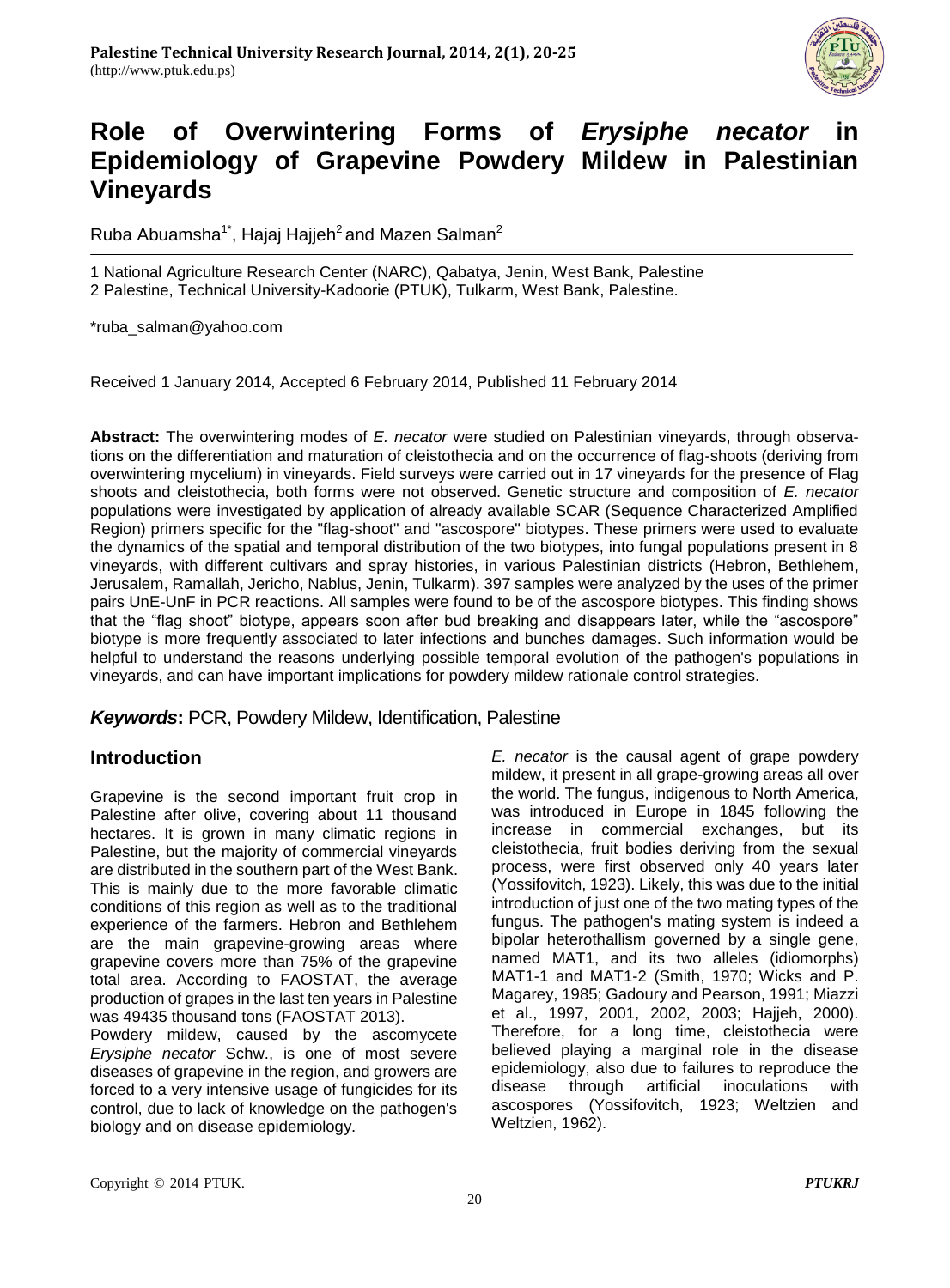The other form of overwintering, latent mycelium and conidia into dormant buds of vines (Sall and Wrisinsky, 1982; Pearson and Gartel, 1985; Cortesi et al., 1997, 2001) determines, in spring, the development of shoots that become precociously covered with white mycelium and abundant conidia and, due to their peculiar features, are called ''flagshoots'' (Pearson and Gartel, 1985).

Recently, the application of molecular techniques, such as RAPD (Random Amplified Polymorphic DNA) (Délye et al., 1996; Miazzi et al., 2002; 2003; 2008; Hajjeh et al.,2005), RFLP (Random Amplified Length Polymorphism) and microsatellites (Evans et al., 1996; Stummer et al., 2000), suggested the existence of sub-specific entities in *E. necator* (biotypes) that seem ascribable to the two different overwintering forms and are therefore indicated as the "flag-shoot" biotype and the "ascospore" biotype. The former seems only responsible of precocious infections on leaves and shoots and it would not be responsible of infections on bunches, because it disappears later in the season when the latter becomes prevalent. It has been hypothesized that the two biotypes are genetically separated because inter-sterile in sexual crosses (Délye et al., 1996, 1998). The two biotypes have been detected also among isolates of *E. necator* collected in Italy, but they showed inter-fertility in appropriate mates, thus evidencing the absence of any genetic barrier to the sexual process (Miazzi at al., 2002, 2003; 2008; Hajjeh et al., 2005; 2008). More recently, an analysis of the multilocus structure of a "flag shoot" subpopulation in a single vineyard submitted to an intensive sampling over height consecutive years was carried out (Cortesi, 2004). Results indicated a population structure determined by the co-existance of sexual reproduction and clonal propagation. Furthermore, it seems that ascospores released early in the season (Cortesi et al., 1995, 1997; Jailloux, 1999) can infect buds from which flag shoots will raise on the next year(Cortesi, 2004).

More and deeper studies are needed to clarify these aspects, defining the role of the two overwintering forms and their contribution to the beginning and evolution of powdery mildew epidemics on grapevine, and the biological and epidemiological roles of the two biotypes "flag-shoot" and "ascospore". For example, the characterization of the biotypes for their thermo-hygrometric requirements, virulence on various vine organs (shoots and leaves, bunches), and baseline sensitivity to the fungicides more commonly used for grape protection, might explain the reasons of their behaviour in vineyards and define more rationale, environmental- and consumer-friendly crop protection strategies.

The research is aimed at acquiring new knowledge on the biology of *Erysiphe necator* and on the epidemiology of the grape powdery mildew in Palestine, which is essential to improve crop protection strategies, rationalize and to reduce the usage of fungicides.

## **Material and methods**

Field surveys on occurrence of the overwintering stages of *E. necator*, cleistothecia and flag shoots, were carried out in 2012-2013, in vineyards located in various Palestinian districts (Hebron, Bethlehem, Jerusalem, Ramallah, Jericho, Nablus, Jenin, Tulkarm). Vineyards were selected as a representatives of the different grapevine-growing areas, cultivars, training systems and control strategies, including organic agriculture.

## **Observations on flag-shoots**

The presence and distribution of flag shoots were surveyed at the beginning of growing season (April-May) in the vineyards. In each vineyard, infected vines are marked by plastic flagging tape, for further observations.

## **Observations on cleistothecia**

The occurrence of cleistothecia were monitored in the vineyards in October-December.Samples of leaves, bark and soil near the vines werecollected in the vineyards. Sampling were carried out as follows: Five kg of senescent fallen leaves were collected in November-December from 100 random vines in each vineyard, In spring, just before bud break, 20 samples (100 g each) of bark were collected, separately, from the upper trunk or branches of randomly selected vines located along the diagonals of the vineyard. Ten samples of the upper 2-cm layer of soil were collected from beneath vines; samples were-dried in laboratory at room temperature (25°C) for 24 h before use.

To separate cleistothecia from the substrate. Three samples of 30 g of bark or leaves or 100 g of soil are placed in 2 L Erlenmeyer flasks containing 1.5 L of water (1 L for soil). The flasks were shaken vigorously by hand for 3 min and the suspension is filtered through 120-mesh (125 µm) and 150-mesh (106 µm) Cobb sieves. The process is repeated three times, but shaking time were reduced to 1 min. After the fourth rinse, cleistothecia collected on the 150-mesh sieve were recovered in 25 ml of water.

Three replicated aliquots of 1 ml of each suspension were spread on 10 cm<sup>2</sup> filter paper discs in Petri dishes. Cleistothecia on the paper were observed and counted with the aid of a dissection microscope.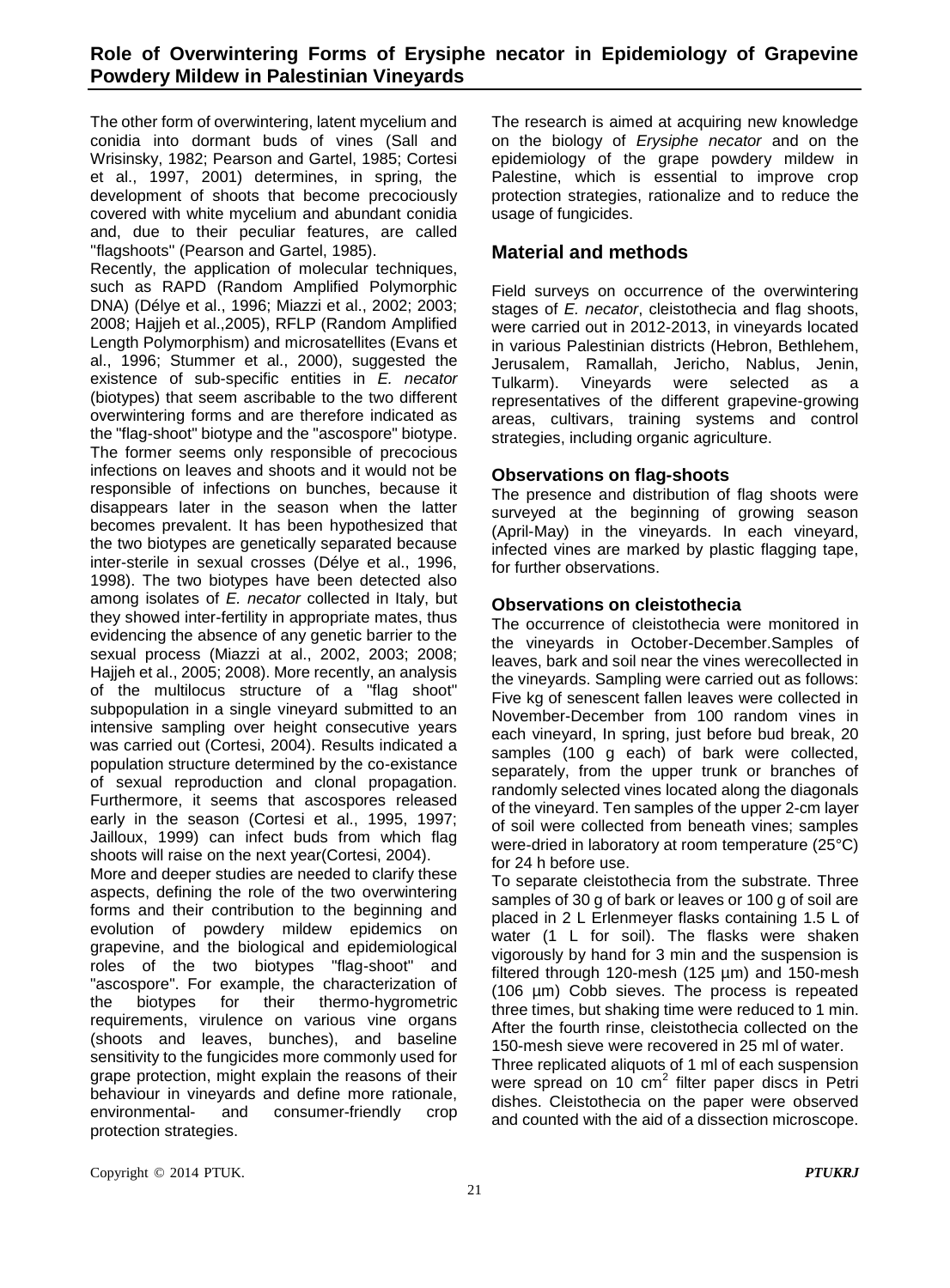To evaluate cleistothecia viability, 40-70 cleistothecia from each of three replicate of each substrate were observed. Cleistothecia are considered viable when contained at least one viable ascospore. Viability of ascospores were evaluated using fluorescein diacetate staining (Widholm, 1972). The fluorochrome is dissolved in acetone (2.5 mg/ml), and then the solution is added to water (0.25% v:v). Cleistothecia are picked up with a needle, crashed in a drop of the dye solution on a glass slide, and observed at the fluorescence microscope.

#### **PCR assessment of the two biotype**

The evolution of the composition of *E. necator* populations at different times in the growing season were assessed in vineyards previously monitored for the presence of the two overwintering forms. Infected tissues were sampled at 1-month intervals during the season to be submitted directly to DNA amplification.

The primer pairs UnE-UnF were used in amplification reactions to discriminate the "flag shoot" and "ascospore" biotypes among collected samples. Amplification products obtained using the primer pair UnE-UnF, produced two bands of 299 bp and 323 bp specific for "flag shoot" and "ascospore" isolates, respectively.

The PCR reactions were carried out in a volume of 25 µl containing: 50 ng of fungal genomic DNA, 1 U of Red Taq DNA polymerase (Sigma, St Louis, Missouri, USA), 0.25 µM of each primer, 75 µM each of dATP, dCTP, dGTP and dTTP (Promega, Madison, WI, USA), 2 mM MgCl2 , 10 mM Tris-HCl, pH 8.3, 50 mM KCl and 0.1% gelatin. Reactions were carried out in a thermal cycler programmed as follows: 4 min at 95°C; 30 cycles of 30 sec at 94°C, 1 min at 58°C, 1 min at 72°C; and a conclusive extension phase of 7 min at 72°C.

Conidia and mycelium were collected from field samples using a sterile single eyelash glued to glass pipette, and added to the reaction mixture. The mixture was heated at 95°C for 5, 10, 15 or 20 min and then chilled on ice bath for few min. Red Taq DNA polymerase (1 U) is then added. Amplification were carried out as described above, with the only exception that PCR is performed with 40 (instead of 30) cycles.

Amplification products were separated by gel electrophoresis. Aliquots of 15 µl of reaction mixtures are loaded on 2% Amplisize agarose gel and run in 0,5xTBE buffer at 110 V for 120 min. A 100-bp DNA Ladder is used as a size standard. Gels were stained with 1 µg ml-1 ethidium bromide for 15-20 min.

## **Results**

### **Observations on flag-shoots and Cleistothecia**

Field surveys were carried out in 17 vineyards (Table1) for the presence of Flag shoots (April-May). Flag shoots were not observed in the surveyed vineyards. Even though farmers confirm the presence of flag shoots in other seasons, and they usually remove it manually.

For the occurrence and distribution of cleistothecia, 90 samples of detached leaves and bark were collected from the 17 vineyards (Table1)at the end of the growing season (November-December), Samples were assessed in laboratory; cleistothecia were not found.

|                |  | Table 1 Vineyards monitored for flag shoots and |  |  |
|----------------|--|-------------------------------------------------|--|--|
| cleistothecia. |  |                                                 |  |  |

| Vineyard<br>No. | LOCATION                          | <b>Cultivar</b>       |
|-----------------|-----------------------------------|-----------------------|
| 1               | Al-Arowb-Hebron                   | Dabogy                |
| 2               | <b>Beat Omar-Hebron</b>           | Zeany                 |
| 3               | Dora-Hebron                       | Halawany              |
| 4               | <b>Halhul-Hebron</b>              | Zeany                 |
| 5               | <b>Beat Emra- Hebron</b>          | Halawany              |
| 6               | Al-Makhror - Bethlehem            | Dabogy                |
| 7               | Alkhader1- Bethlehem              | Biruty                |
| 8<br>9          | Alkhader2- Bethlehem<br>Jerusalem | Zeany<br>Betuny       |
| 10              | Beateen- Ramallah                 | betuny                |
| 11              | Ramallah                          | Dabogy                |
| 12              | Jeftlic 1- Jericho                | <b>SPS</b>            |
| 13              | Jeftlec2- Jericho                 | <b>SPS</b>            |
| 14              | Alnasaria1-Nablus                 | <b>SPS/undercover</b> |
| 15              | Alnasaria2 Nablus                 | <b>Red Glob</b>       |
| 16              | Tulkarm                           | saltanina             |
| 17              | Jenin                             | barleat               |

### **PCR assessment of the two biotype**

With slight modification on the procedure of PCR amplification with the primer pairs UnE-UnF, we manage successfully, in 85% of the assessed samples, to perform PCR from conidia or mycelium from naturally infected bunches and leaves (Figures 1 and 2).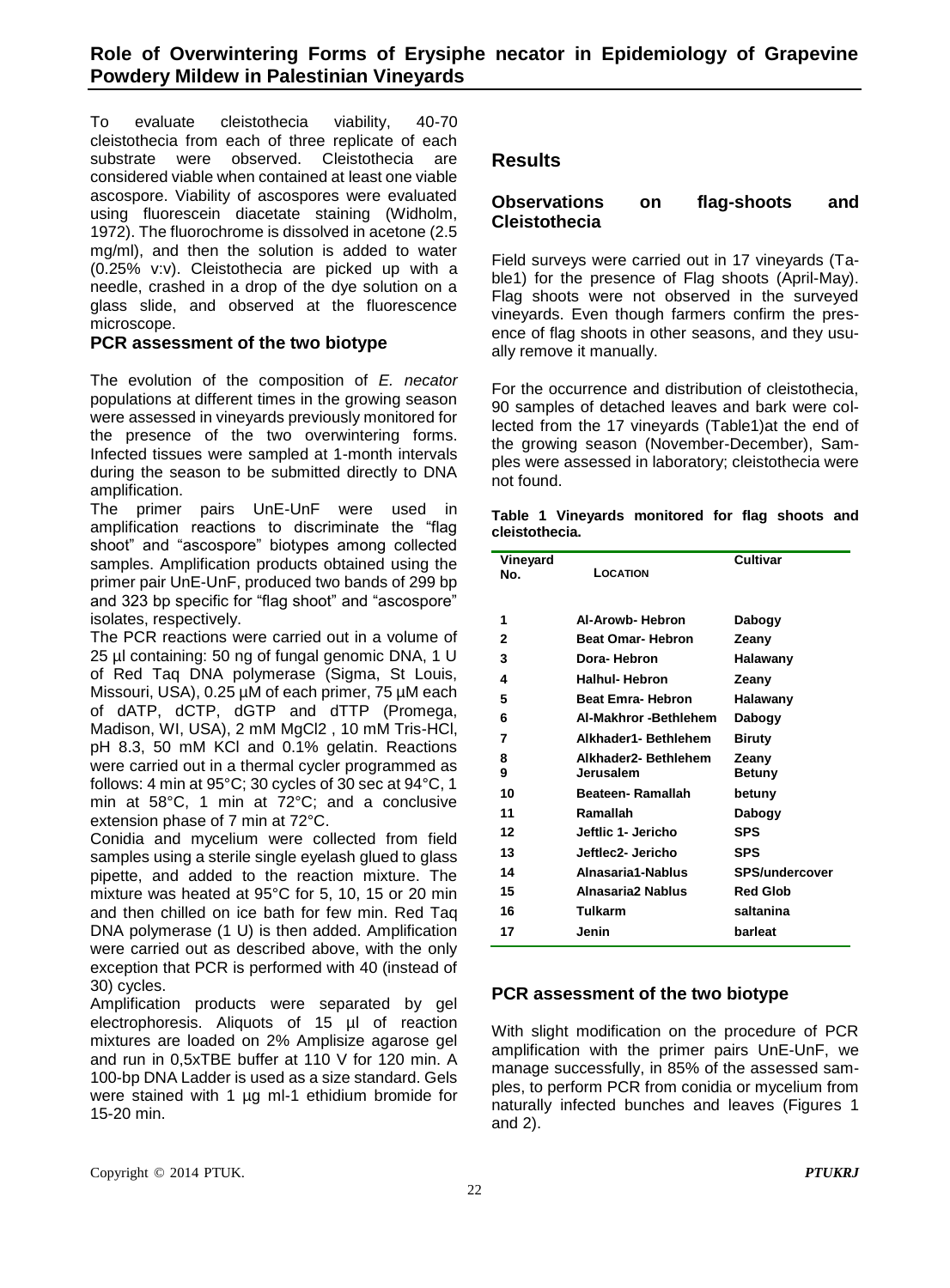### **Role of Overwintering Forms of Erysiphe necator in Epidemiology of Grapevine Powdery Mildew in Palestinian Vineyards**



**Figure 1: Infected Bunches used to perform PCR amplification.**



#### **Figure 2: Infected Bunches and leaves used to perform PCR amplification.**

PCR was performed directly from conidia and/or mycelium from naturally infected field samples, allowing the large scale monitoring of fungal populations: 397 samples from 8 vineyards were analyzed by the uses of the primer pairs UnE-UnF (Figure 3 and Table 2).



**Figure 3: An example of results of DNA amplification reactions conducted with the primers UnE-UnF directly on field samples of** *E. necator* **conidia and mycelium. Lanes 1-5 "ascospore" isolates, St: Standard DNA ladder**

In four vineyards (No 2, 5) and vineyards (No 13,14) it was possible to carry out only a single sampling in June and April respectively, because fungicide sprays prevented further spreading of the disease: a total of 102 samples were collected and analyzed, all were of the ascospore biotypes (Table 2). In vineyards (No. 3, 4, 7 and 15), several collections were done from April to September, a total of 295 samples were collected and analyzed, all were of the ascospore biotypes (Table 2).

## **Discussion**

Observation and samples collection carried out in Palestinian vineyards dose not confirm the presence of either of *E. necator* overwinter formers.Flag shoots presence were not found in vineyards early in the season, even though many of the visited farmers confirm its appearance early on the season, but as a culture practice they remove it manually, and apply fungicide.

**Table 2 Variation in the presence of the two biotypes of** *E. necator* **in vineyards assessed by PCR with the primers UnE-UnF directly on conidia and mycelium.** 

| Vineyard |          |                |                                   |               |              |  |
|----------|----------|----------------|-----------------------------------|---------------|--------------|--|
| No.      | Sampling |                | No. of samples<br>and<br>biotypes |               |              |  |
|          | Date     | <b>Source</b>  | Total                             | Flag<br>shoot | Asco-<br>co- |  |
| 2        | 20-06    | <b>Bunches</b> | 15                                |               | spore<br>15  |  |
| 3        | 20-06    | Leaves         | 10                                |               | 10           |  |
|          | 25-07    | Leaves         | 12                                |               | 12           |  |
|          | 25-08    | <b>Bunches</b> | 7                                 |               | 7            |  |
|          |          |                |                                   |               |              |  |
|          | 20-09    | Leaves         | 15                                |               | 15           |  |
| 4        | 29-05    | Leaves         | 21                                | --            | 21           |  |
|          | 20-06    | Leaves         | 14                                | --            | 14           |  |
|          | 25-07    | <b>Bunches</b> | 20                                |               | 20           |  |
|          | 25-08    | <b>Bunches</b> | 11                                | --            | 11           |  |
|          | 20-09    | Leaves         | 11                                |               | 11           |  |
| 5        | 20-06    | Leaves         | 34                                | --            | 34           |  |
| 7        | 29-05    | Leaves         | 21                                |               | 21           |  |
|          | 20-06    | <b>Bunches</b> | 14                                |               | 14           |  |
|          | 10-07    | <b>Bunches</b> | 15                                |               | 15           |  |
|          | 25-07    | <b>Bunches</b> | 13                                | --            | 13           |  |
|          | 25-08    | Leaves         | 6                                 | --            | 6            |  |
|          | 20-09    | Leaves         | 7                                 |               | 7            |  |
| 13       | 23-04    | Leaves         | 34                                |               | 34           |  |
| 14       | 23-04    | Leaves         | 19                                | --            | 19           |  |
| 15       | 23-04    | <b>Bunches</b> | 24                                |               | 24           |  |
|          | 20-05    | <b>Bunches</b> | 30                                | --            | 30           |  |
|          | 24-06    | <b>Bunches</b> | 15                                | --            | 15           |  |
|          | 17-06    | Leaves         | 30                                |               | 30           |  |
| Total    |          |                | 397                               | --            | 397          |  |
|          |          |                |                                   |               |              |  |

Cleistothecia were not found in the surveyed vineyards, since the occurrence of cleistothecia at the end of growing season totally depends on the occurrence and severity of late infections and, the farmers in the surveyed vineyards used and intensive program of disease control during the seasons.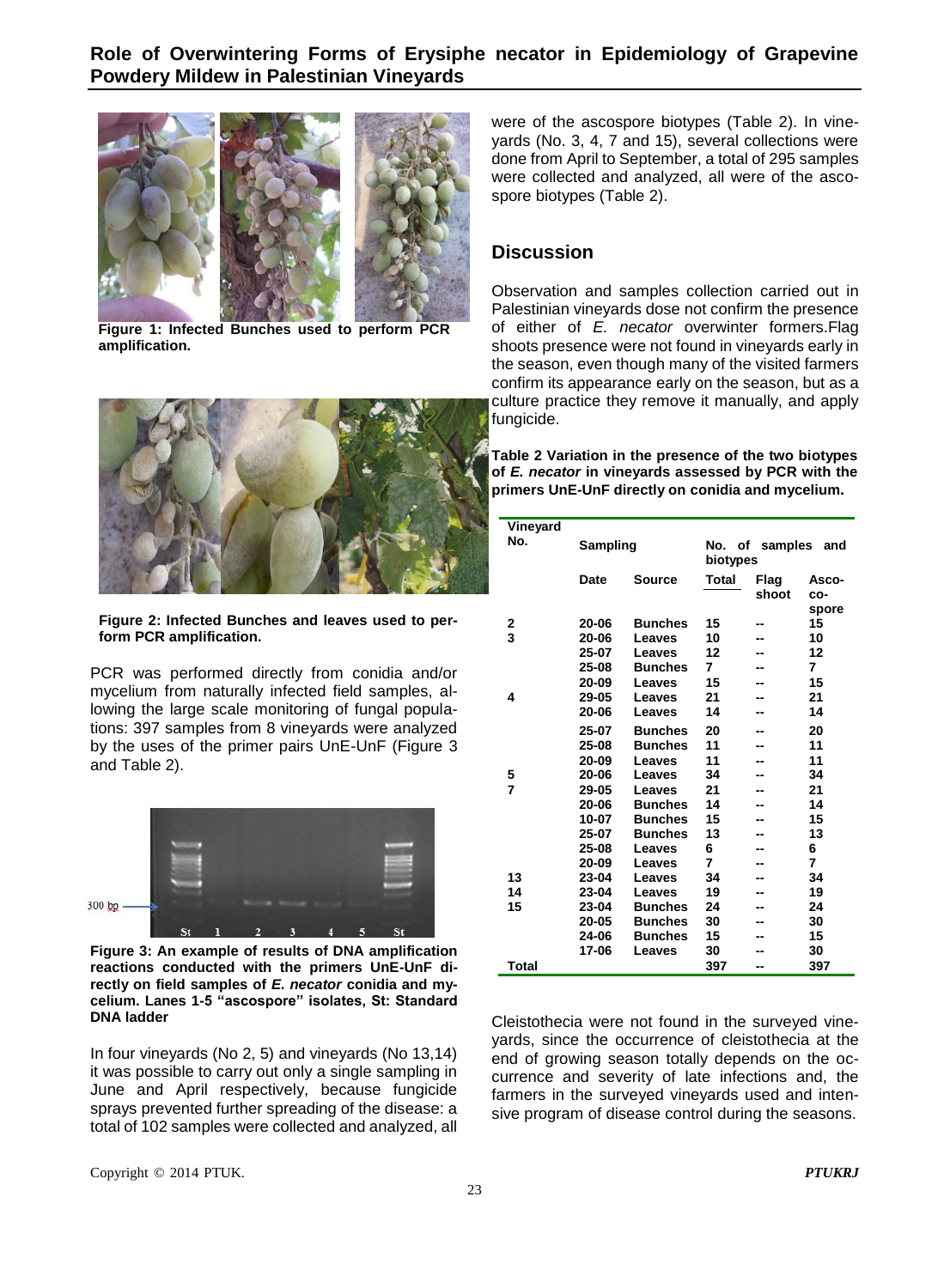PCR reactions with the primer pair UnE-UnF allowed a large-scale survey on the composition of E. necator populations in Palestinian vineyards with concern to the "flag shoot" and "ascospore" biotypes during the grapevine-growing season. The technique allowed extending the survey to a very high number of samples collected during the whole growing season and under different field conditions. The results of monitoring programme shows that the fungal populations were made up exclusively by "ascospore" isolates in vineyards and flag shoots isolates were not detected.

It is likely that, as suggested by Délye and Corio-Costet (1998) the "flag shoot" biotype, appearing soon after bud breaking and disappearing later, infects new forming buds remaining there quiescent until the next spring. The "ascospore" biotype is more frequently associated to later infections on bunches and leaves. In addition to that resent studies shows that the "flag shoot" derived isolates is more sensitive, to certain types of systemic fungicides, than "ascospore" derived isolates, which favors "ascospore" biotype over the other affecting the evolution of the epidemics (Miazzi and Hajjeh 2011; Hajjeh, 2012).

Finally, in Palestinian vineyards flag shoots infections tend to remain localized without further disease spreading in vineyards, while cleistothecia constitutes an important source of infection. Further studies and observation is required to understanding the evolution of the epidemics in vineyards. Such information would be helpful to understand the reasons underlying possible temporal evolution of the pathogen's populations in vineyards and, consequently, to schedule more rationale crop protection strategies

## **Acknowledgements**

This research was supported by the International Foundation for Science, Stockholm, Sweden, through a grant to Dr. Ruba Abuamsha

## **References**

- Cortesi P., D.M. Gadoury, R.C. Seem and R.C. Pearson, 1995. Distribution and retention of cleistothecia of Uncinula necator on the bark of grapevines. Plant Disease, 79: 15-19.
- Cortesi P., M. Bisiach, M. Ricciolini and D.M. Gadoury, 1997. Cleistothecia of Uncinula necator,

an additional source of inoculum in Italian vineyards. Phytopathology, 81: 922-926.

- Cortesi P., 2001. L'oidio della vite in Toscana. Quaderno 1. ARSIA, agenzia regionale per lo sviluppo e l'innovazione nel settore agricolo-forestale, Firenze, Italia.
- Délye C., F. Laigret and M.F. Corio-Costet, 1996. RAPD analysis provides insight into the biology and epidemiology of Uncinula necator. Phytopathology, 87: 670-677.
- Délye C., M.F. Corio-Costet, 1998. Origin of primary infections of grape by Uncinula necator: RAPD analysis discriminates two biotypes. Mycological Research, 102: 283-288.
- Evans K.J., D.L. Whisson, E.S. Scott, 1996. An experimental system for characterizing isolates of Uncinula necator. Mycological Research, 100:675-680.
- Gadoury D., R.C. Pearson, 1991. Heterothallism and pathogenic specialization in Uncinula necator. Phytopathology, 81: 1287-1293.
- Hajjeh H.R., 2000. Genetic variability in Uncinula necator (Schw.) Burr. (Oidium tuckery Berk.). Master of Science Thesis, Mediterranean Agronomic Institute, Valenzano, Bari, Italia.
- Hajjeh H., Miazzi M., De Guido M.A. and Faretra F., 2005. Specific SCAR primers for the "flag shoot" and "ascospore" biotypes of the grape powdery mildew fungus Erysiphe necator. Journal of Plant Pathology, 87 (1), 67-70.
- Hajjeh H., Miazzi M. and Faretra F., 2008. Overwintering of Erysiphe necator Schw. In southern Italy. Journal of Plant Pathology, 90 (2), 323-330.
- Hajjeh H., 2012. Observation on Baseline Sensitivity of Erysiphe necator Genetic Groups to Azoxystrobin. American Journal of Plant Sciences. 3, 1640-1645.
- Jailloux F., L. Willocquet, L. Chapuis and G. Froidefond, 1999. Effect of weather factors on the release of ascospores of Uncinula necator, the cause of grape powdery mildew, in the Bordeaux region. Canadian Journal of Botany, 77: 1044-1051.
- Miazzi M., P. Natale, S. Pollastro and F. Faretra, 1997. Handling of the biotrophic pathogen Uncinula necator (Schw.) Burr. under laboratory